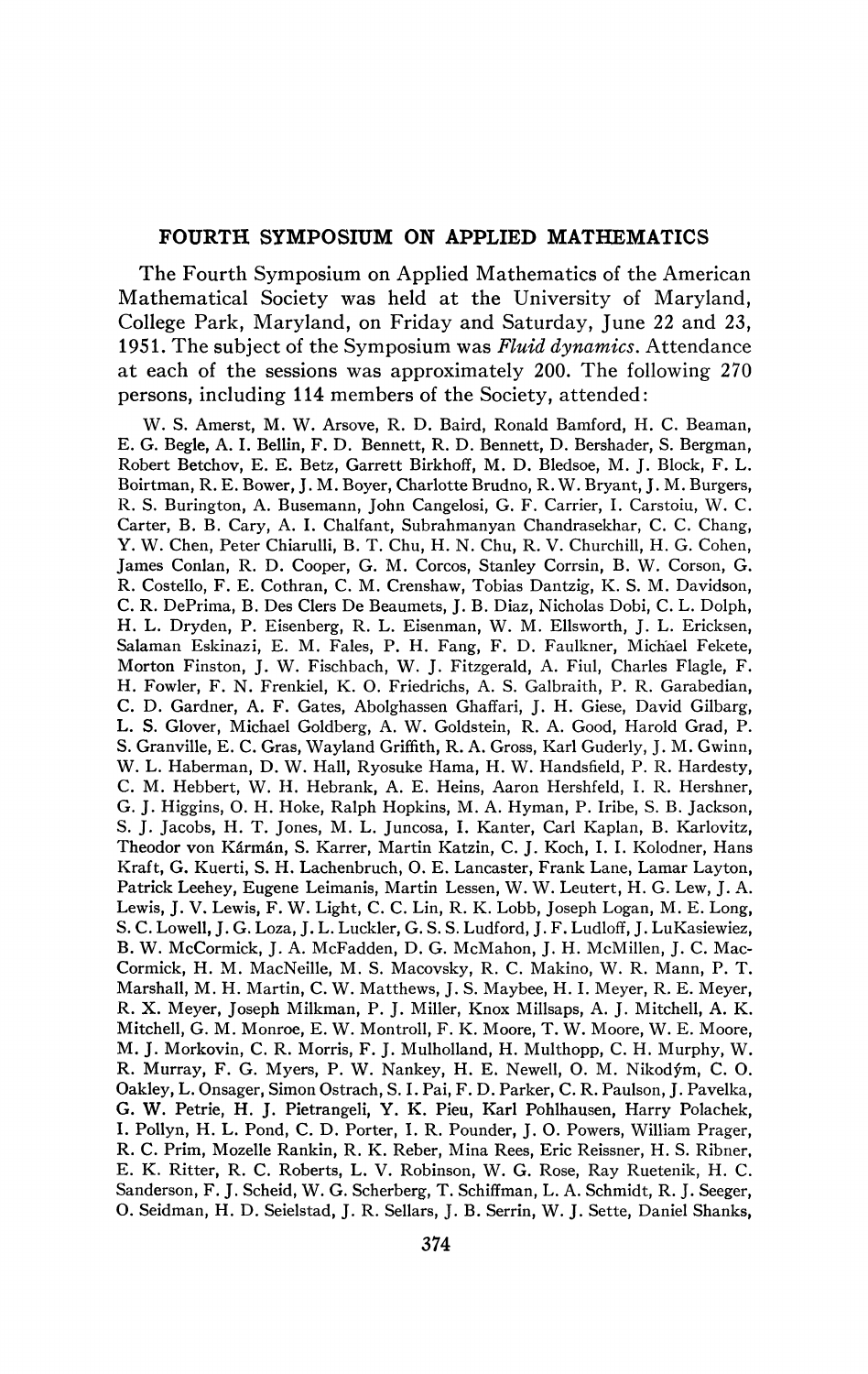R. P. Shaw, A. W. Sherwood, J. T. Sinnette, R. Skalak, Leroy Smith, A. D. Solem, G. L. Spencer, J. R. Spreiter, J. A. Steketee, Joseph Sternberg, Marvin Stern, Joseph Sternberg, M. L. Storm, J. L. Synge, H. S. Tan, OlgaTaussky, W. C. Taylor, Feodor Theilheimer, T. Theodorsen, W. R. Thickstun, T. Y. Thomas, R. N. Thurston, John Todd, Stephen Traugott, C. A. Truesdell, Maurice Tucker, J. L. Vanderslice, A. H. Van Tuyl, I. E. Vas, A. E. Von Doenhoff, H. V. Waldinger, J. L. Walsh, Chaio Wang, R. K. Warner, C. N. Warfield, Robert Wasserman, E. C. Watters, Jack Weener, P. P. Wegener, Herschel Weil, H. F. Weinberger, Alexander Weinstein, A. E. Weller, J. R. Weske, W. M. Whyburn, H. L. Wiser, F. H. Wright, Hsuan Yeh, Hideo Yoshihara, D. M.Young, G. B. W.Young, E. H. Zarantonello, P. W. Zettler-Seidel.

The United States Naval Ordnance Laboratory at White Oak, Maryland, served as co-host with the University of Maryland for the Symposium. University dormitories, lounges, and dining facilities were available to those attending the Symposium.

Symposium members and their families were guests at a tea in the Maryland Room of the Home Economics Building on Friday, June 22, 4-6 P.M. A dinner was arranged for those attending the Symposium and their guests on Friday evening. At this dinner greetings were extended by Dr. Ralph D. Bennett, Technical Director of the United States Naval Ordnance Laboratory, and Dean Ronald Bamford of the Graduate School of the University of Maryland. Professor Theodor von Karman, Honorary President of the International Union on Theoretical and Applied Mechanics, spoke informally at the dinner.

The program of the Symposium consisted of 15 invited addresses, one of which was presented by title. The papers were presented in the following order, the last one, followed by the letter " $t$ ," being read by title:

1. Subrahmanyan Chandrasekhar : *Statistical theory of turbulence.* 

2. C. C. Lin: *A critical discussion of the similarity concepts and their implications in the statistical theory of turbulence.* 

3. A. Busemann: *The non-existence of transonic potential flow.* 

4. R. E. Meyer: *Waves of finite amplitude in ducts of varying crosssection.* 

5. T. Y. Thomas: *Separation of supersonic flow from curved profiles.* 

*6.* G. F. Carrier: *On the construction of high speed flows.* 

7. M. H. Martin and W. R. Thickstun: *An example of transonic flow for the Tricomi gas.* 

8. L. Onsager: *Statistical hydrodynamics.* 

9. A. E. Heins: *Gravity waves.* 

10. J. M. Burgers: *Non-uniform propagation of shock waves.*